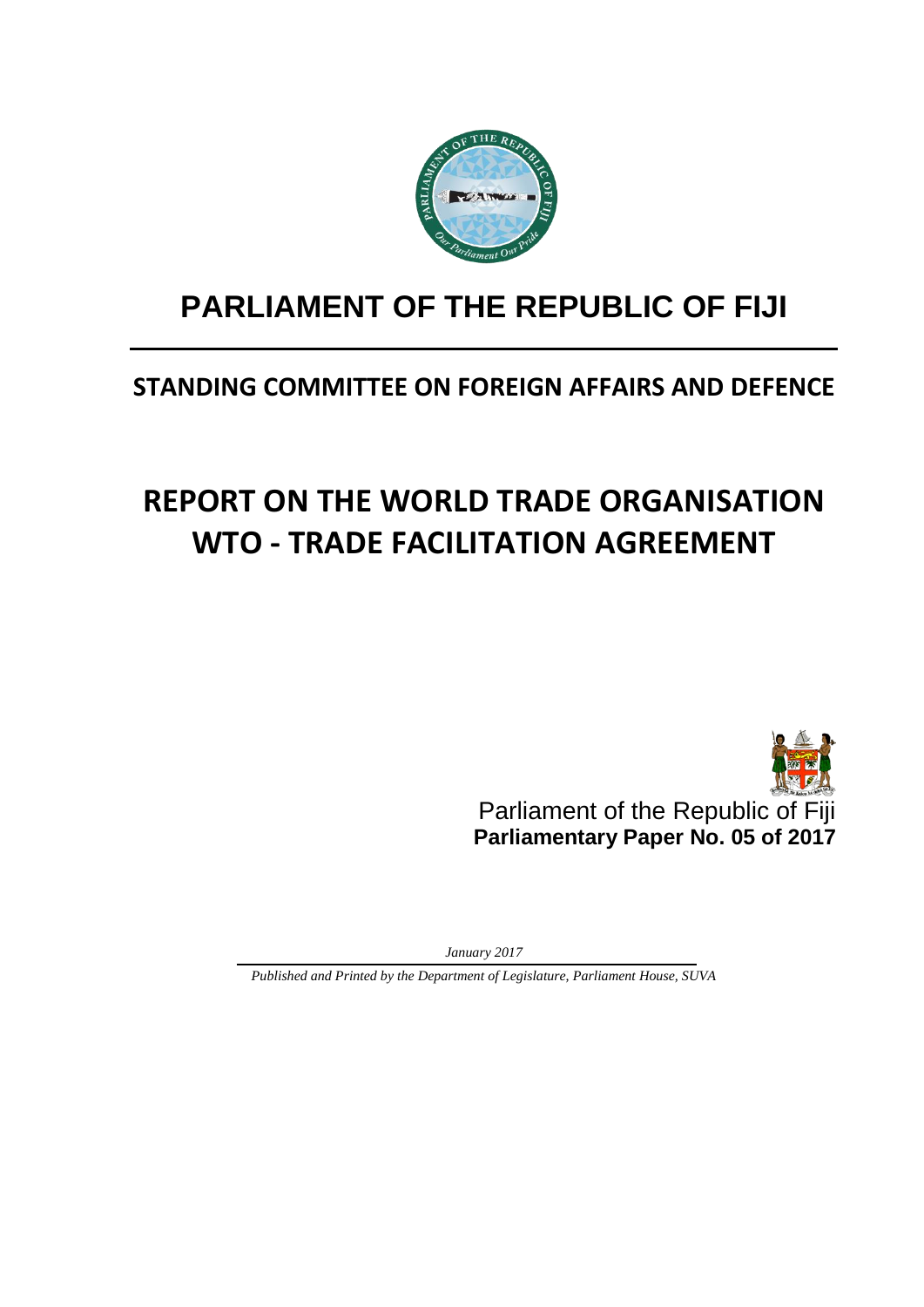|  | <b>TABLE OF CONTENTS</b> |
|--|--------------------------|
|--|--------------------------|

|                          |                   |                                                                                   | 1<br>$\mathbf{2}$<br>3 |
|--------------------------|-------------------|-----------------------------------------------------------------------------------|------------------------|
|                          |                   |                                                                                   |                        |
| PART <sub>1</sub><br>1.0 |                   | <b>INTRODUCTION</b>                                                               | $\overline{4}$         |
|                          | 1.1               |                                                                                   |                        |
|                          | 1.2               | The Standing Committee on Foreign Affairs and Defence<br><b>Committee Members</b> |                        |
|                          | 1.3               |                                                                                   | 5                      |
|                          |                   |                                                                                   |                        |
|                          | PART <sub>2</sub> |                                                                                   |                        |
| 2.0                      |                   |                                                                                   | 6                      |
|                          | 2.1               | Background                                                                        |                        |
|                          | 2.2               | What is TFA Global Reform?                                                        |                        |
|                          | 2.3               | What is Special & Different Treatment (S&DT) Provisions?                          | $\overline{7}$         |
|                          | 2.4               | Category A                                                                        |                        |
|                          | 2.5               | Category B                                                                        |                        |
|                          | 2.6               | Category C                                                                        |                        |
| PART <sub>3</sub>        |                   |                                                                                   |                        |
| 3.0                      |                   | <b>COMMITTEE'S OBSERVATION AND AREA OF CONCERN</b>                                | 8                      |
|                          | 3.1               | Requirement for Implementation                                                    |                        |
|                          | 3.2               | <b>Impact of Ratification</b>                                                     |                        |
|                          | 3.3               |                                                                                   | $8-9$                  |
|                          | 3.4               | <b>Stakeholders Observations</b>                                                  |                        |
|                          | 3.5               |                                                                                   | 10                     |
|                          | 3.6               | Gender Analysis                                                                   |                        |
| PART <sub>4</sub>        |                   |                                                                                   |                        |
| 4.0                      |                   |                                                                                   | 11                     |
|                          |                   |                                                                                   | 12                     |
|                          |                   |                                                                                   |                        |
|                          | <b>APPENDICES</b> | 1. SUMMARY OF THE ARTICLE ON WTO-TRADE FACILITATION AGREEMENT                     |                        |
|                          |                   |                                                                                   |                        |

- 
- **2.** POWERPOINT PRESENTATION
- **3.** WRITTEN SUBMISSION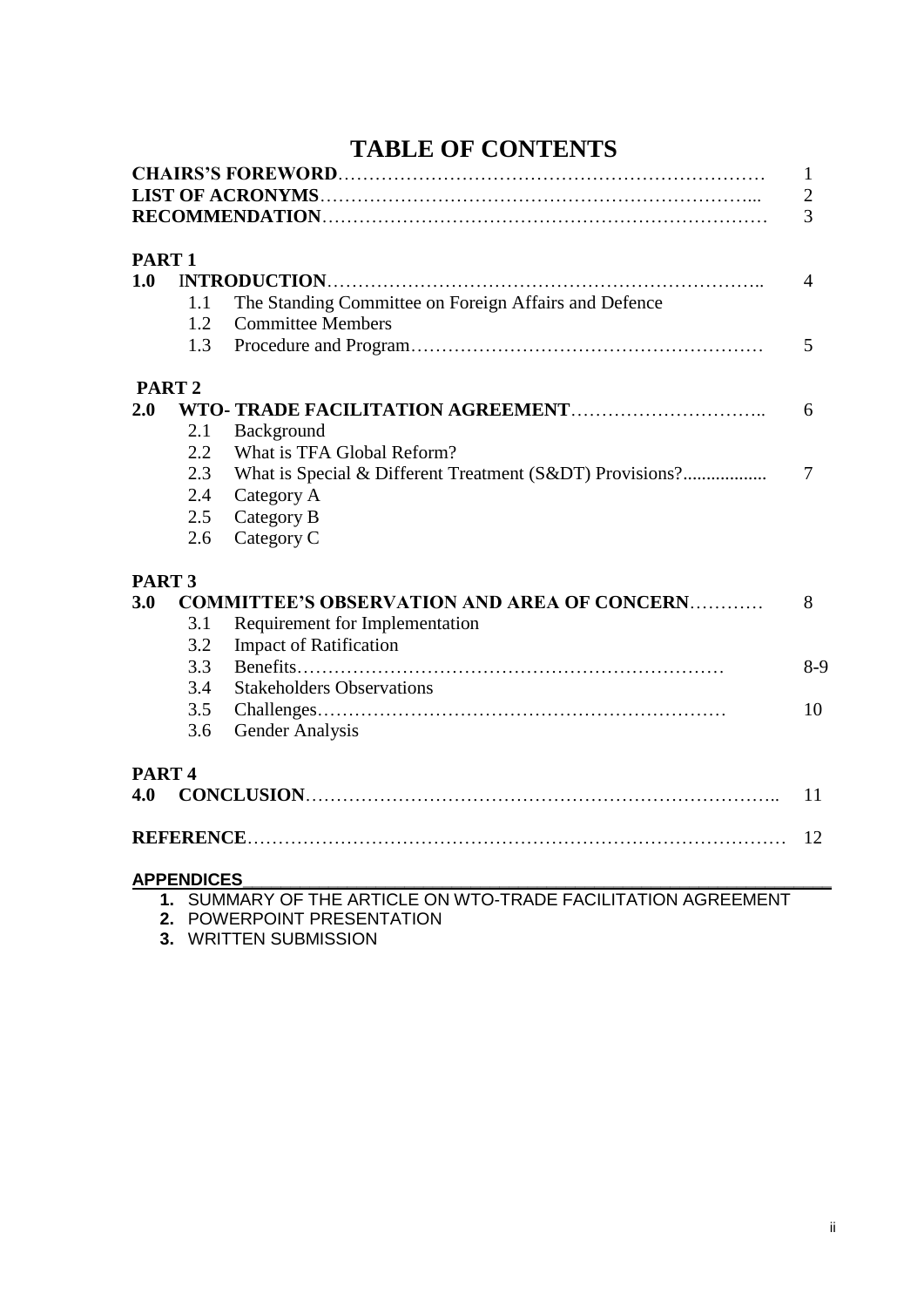## **CHAIR'S FOREWORD**

I am pleased to present this Report on the World Trade Organisation (WTO) Trade Facilitation Agreement of the Fiji Parliament Standing Committee on Foreign Affairs and Defence (SCFAD) which was assigned to review and examine the Agreement.

This report provides a summary and analysis of written and oral submissions received at the Committee meetings commencing from  $12<sup>th</sup>$  October 2016. The report is divided into four parts:

**Part 1:** covers the role and responsibilities of the Standing Committee and the inquiry process in undertaking the review of the WTO Trade Facilitation Agreement;

Part 2: provides a brief overview of the WTO Trade Facilitation Agreement;

**Part 3:** details the Standing Committee's observations and areas of concern and:

**Part 4:** provides a summary of the WTO Trade Facilitation Agreement.

The full verbatim reports will be available on the Parliamentary website.

The *Constitution of the Republic of Fiji* (Section 70) requires Parliament to establish committees to scrutinise Government administration, examine Bills and subordinate legislation, and undertake other functions as required under the rules and orders of Parliament. One of the functions of the Standing Committees as stipulated in Standing Orders 110(e) is to review international treaties and conventions ratified by the Government and monitor their implementation.

On behalf of the Honourable Members of the SCFAD, I would like to express my sincere appreciation to all the Government Ministries, Organisations and individuals who made a submission and/or attended public hearings. The outcome of the wide consultations undertaken and submissions received from key stakeholders provided the Standing Committee with an in-depth report of the WTO-TFA.

I also wish to extend my appreciation to the Honourable Members of the SCFAD and the Secretariat Staff for their commitment and worthy contributions towards the completion of this bi-partisan report. The Members of the Committee include the following: Hon. Mataiasi Niumataiwalu, Hon. Mosese Bulitavu, Hon. Ratu Suliano Matanitobua and the Alternate Members are: Hon. Jilila Kumar, Hon. Jiosefa Dulakiverata, Hon. Viliame Gavoka, Hon. Salote Radrodro, Hon. Ro Kiniviliame Kiliraki and Hon. Howard R. Politini.

I commend this committee's report to the Parliament for its consideration.

**Hon. Netani B. Rika Chairman**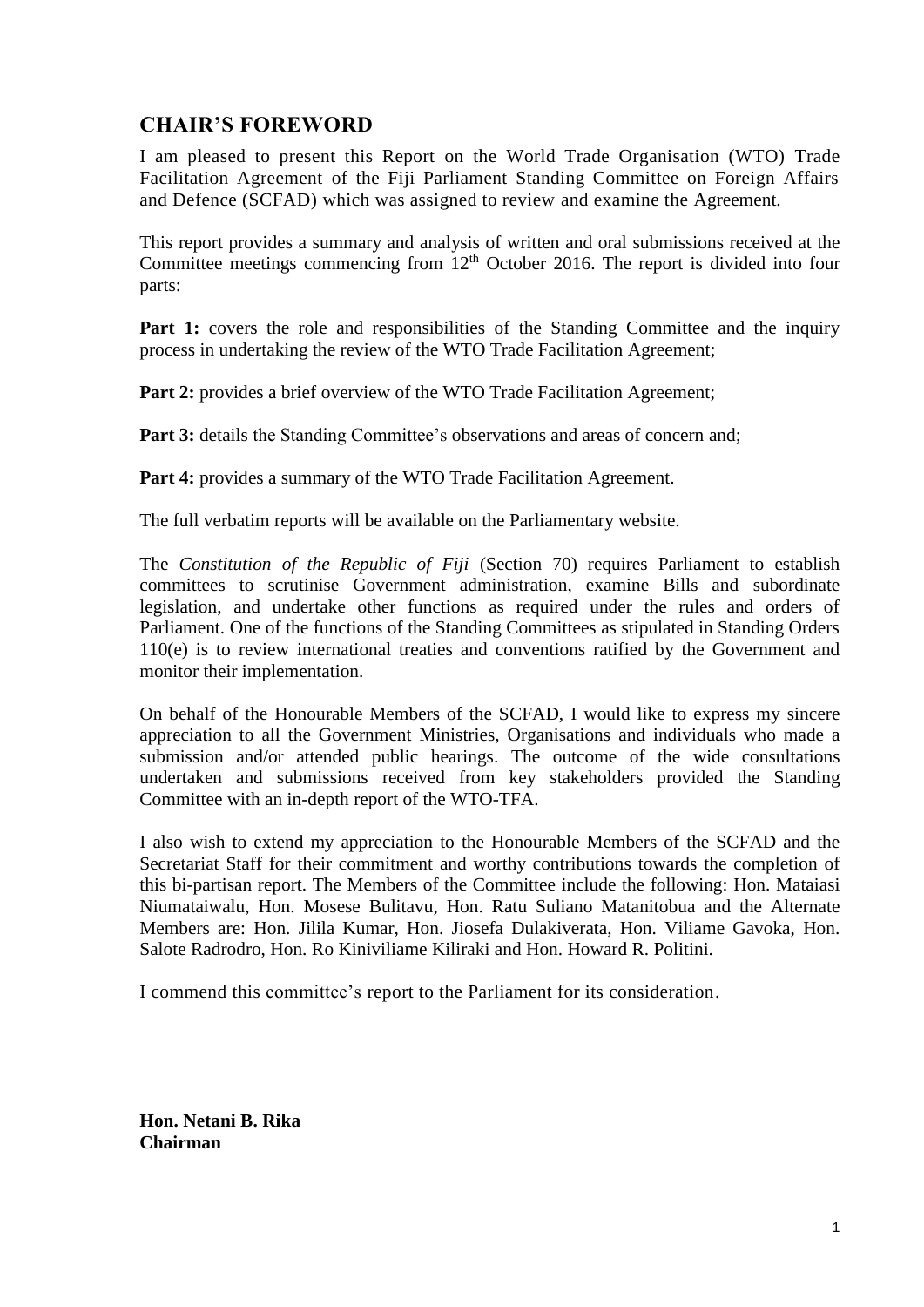## **LIST OF ACRONYMS**

| <b>AFL</b>   | Air Fiji Limited                            |
|--------------|---------------------------------------------|
| <b>ATS</b>   | Air Terminal Service                        |
| <b>BAF</b>   | <b>Biosecurity Authority Fiji</b>           |
| <b>FRCA</b>  | Fiji Revenue & Customs Authority            |
| <b>FTDC</b>  | <b>Focused Trade Development Committee</b>  |
| <b>FTPF</b>  | <b>Fijian Trade Policy Framework</b>        |
| <b>LDCs</b>  | <b>Least Developed Countries</b>            |
| <b>MOH</b>   | Ministry of Health                          |
| S&DT         | Special and Differential Treatment          |
| <b>SCFAD</b> | Standing Committee on Foreign Affairs and   |
|              | Defence                                     |
| <b>SO</b>    | <b>Standing Order</b>                       |
| <b>TFA</b>   | <b>Trade Facilitation Agreement</b>         |
| <b>WTO</b>   | World Trade Organisation                    |
| WTO-TFA      | World Trade Organisation Trade Facilitation |
|              | Agreement                                   |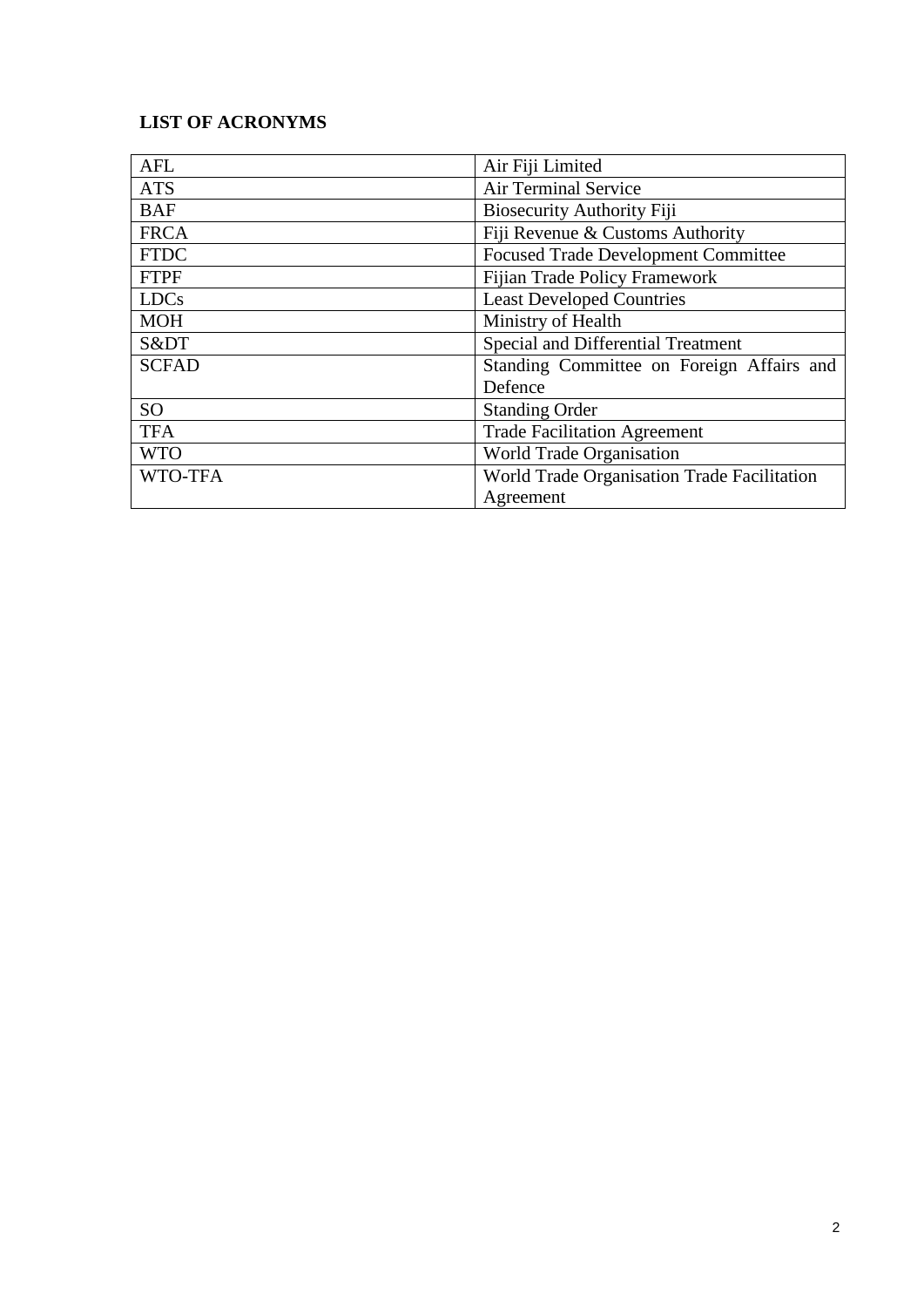## **RECOMMENDATION:**

The Committee recommends:

Parliament to ratify the World Trade Organisation Trade Facilitation Agreement.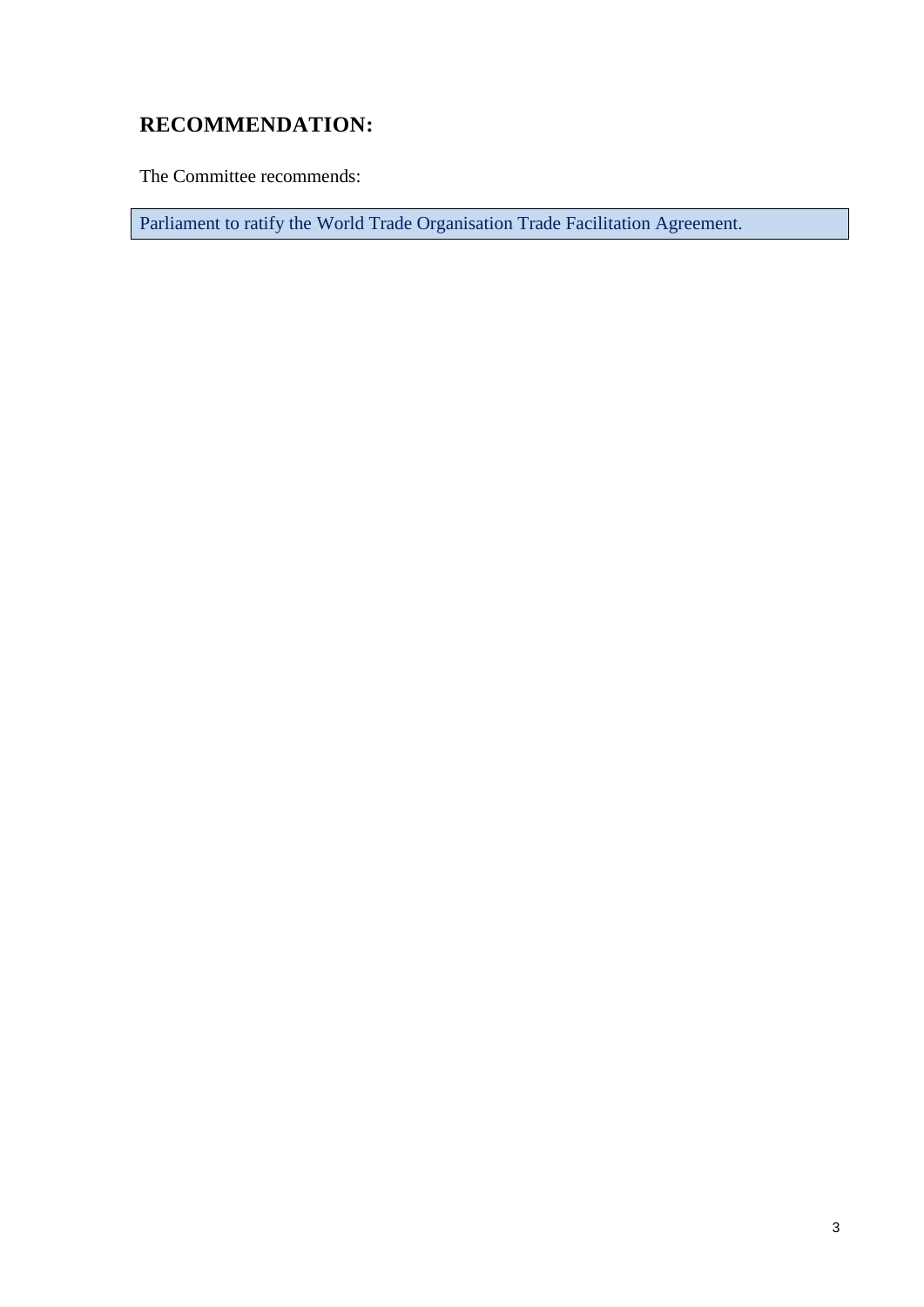## **1.0 INTRODUCTION**

The Parliament Standing Committee on Foreign Affairs and Defence undertook a review of the WTO Trade Facilitation Agreement that was proposed by the Government of the Republic of Fiji for ratification.

## **1.1 The Standing Committee on Foreign Affairs and Defence**

The Committee was established under Standing Orders (SO) 109(2)(e) of the Parliament of the Republic of Fiji. The Standing Committee is mandated to look into matters related to Fiji's relations with other countries, development aid, foreign direct investment, oversight of the military and relations with multi-lateral organisations.

Under SO 110(1)(e) the Committee is also tasked with reviewing international treaties and conventions ratified by the Government and monitor their implementation.

The Committee comprises of five Honourable Members which are drawn from both sides of the House in a bi-partisan manner.

## **1.2 Committee Members**

The members of the Standing Committee on Foreign Affairs and Defence are:

- Hon. Netani Rika (Chairman)
- Hon. Mataiasi Niumatawalu
- Hon. Mosese Bulitavu
- Hon. Ratu Suliano Matanitobua
- Hon. Alexander O'Connor

During the Standing Committee's meetings, the following alternate membership arose pursuant to Standing Order 115(5):

- Hon. Jilila Kumar
- Hon. Jiosefa Dulakiverata
- Hon. Viliame Gavoka
- Hon. Salote Radrodro
- Hon. Ro Kiniviliame Kiliraki
- Hon. Howard R. Politini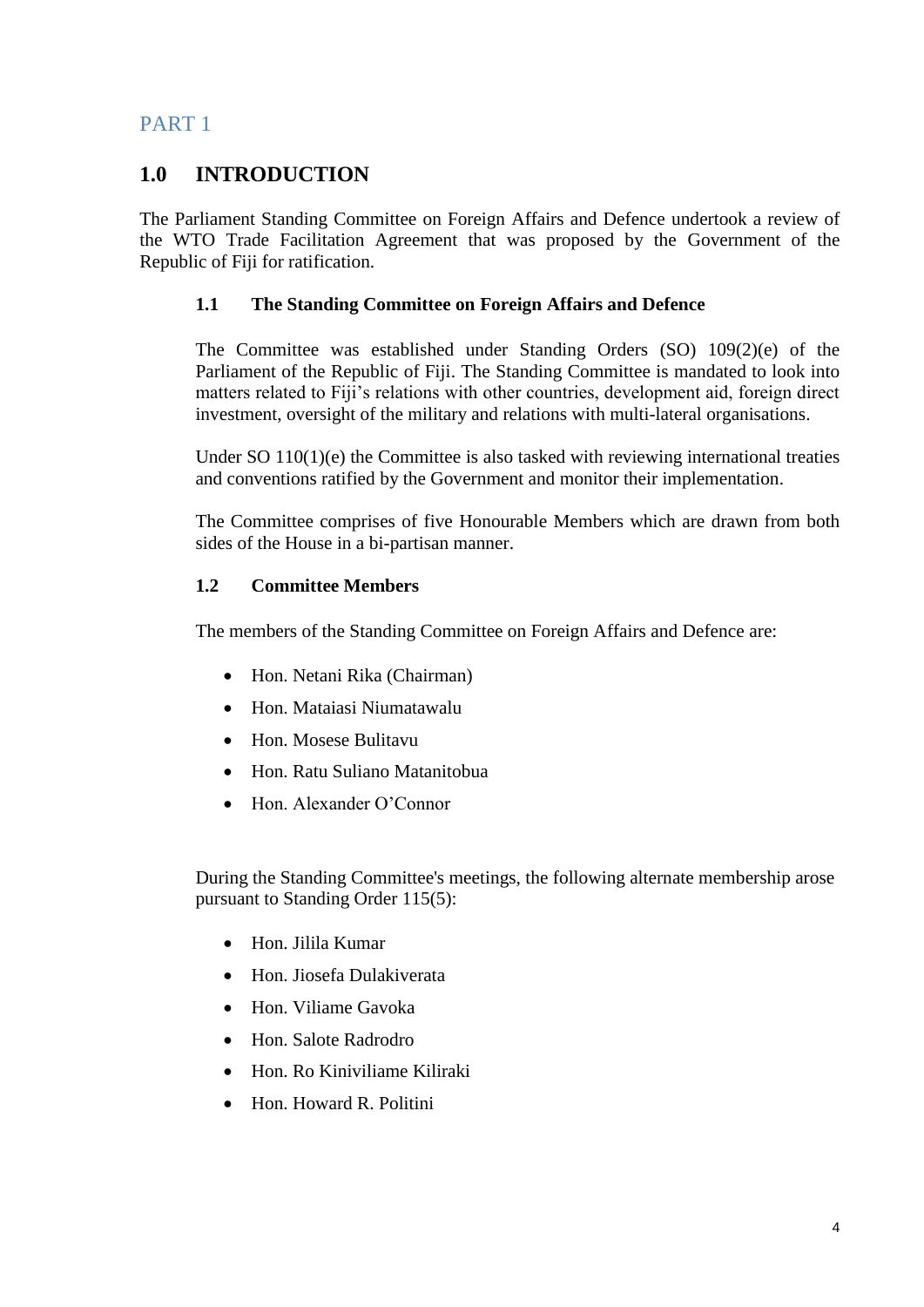#### **1.3 Procedure and Program**

The Standing Committee on Foreign Affairs and Defence met in the Parliament Complex from  $3<sup>rd</sup>$  October 2016 to discuss and plan their strategy for receiving public submissions.

The Committee placed advertisements in the *Fiji Sun* and *Fiji Times* from the 2<sup>nd</sup> to 13<sup>th</sup> of November 2016. The advertisement was also placed on the Parliament website [\(www.parliament.gov.fj\)](http://www.parliament.gov.fj/).

The Committee met in the Parliament Complex between  $12<sup>th</sup>$  October and  $25<sup>th</sup>$ November 2016 to hear oral submissions on the WTO Trade Facilitation Agreement.

The Committee received written and oral submissions on the WTO Trade Facilitation Agreement from key stakeholders between 12<sup>th</sup> October to 25<sup>th</sup> November 2016 and in the Western Division from the  $14<sup>th</sup>$  to  $15<sup>th</sup>$  November 2016.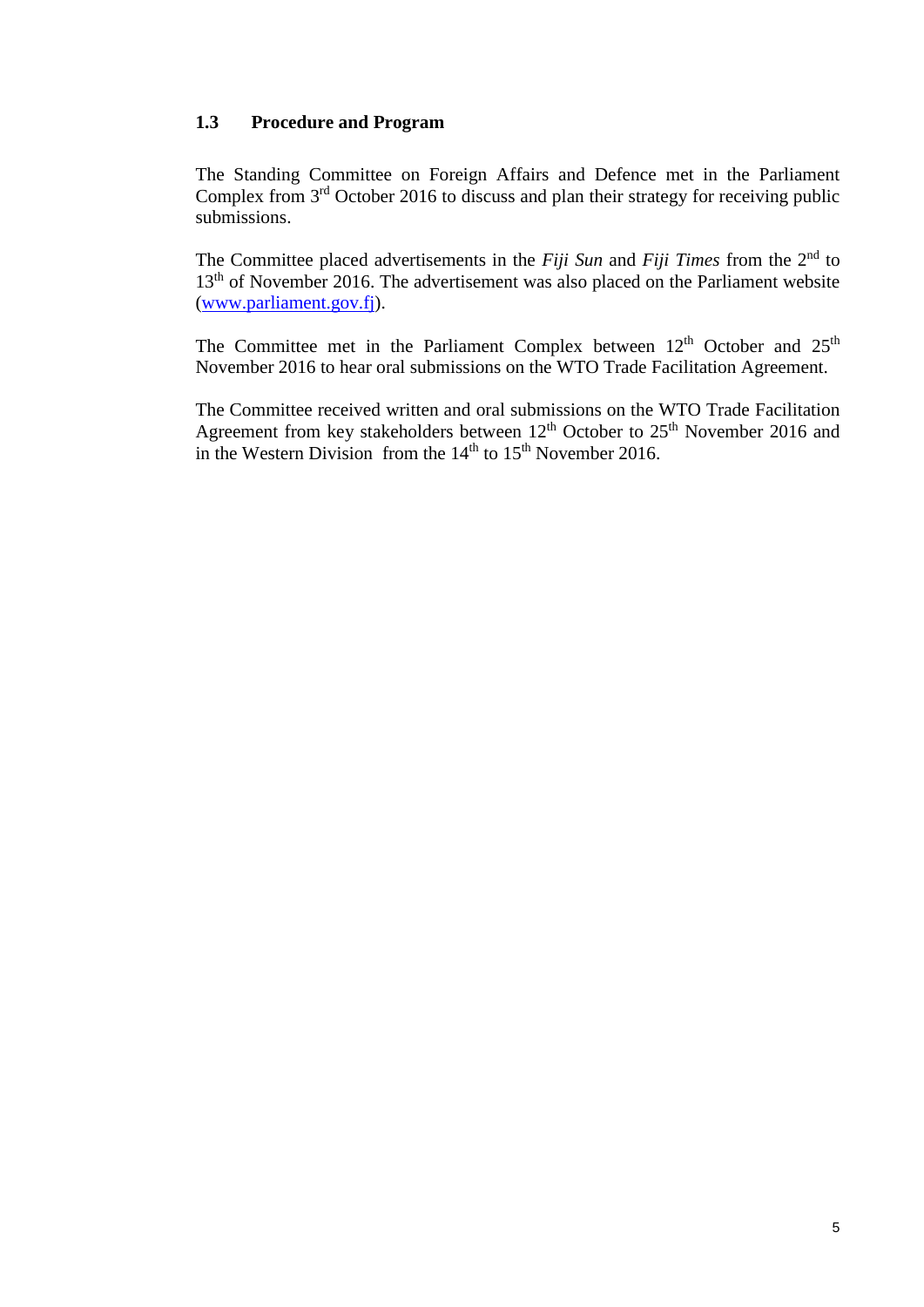## **2.0 WTO - TRADE FACILITATION AGREEMENT**

## **2.1 Background**

On 26<sup>th</sup> September 2016, the WTO Trade Facilitation Agreement was referred to the Standing Committee on Foreign Affairs and Defence Committee for its deliberation.

Under Section 51 of the Constitution, "An international treaty or convention binds the State only after it has been approved by Parliament."

Traders from both developing and developed countries have long pointed to the vast amount of "red tape" that still exists when moving goods across borders which poses a particular burden on small and medium-sized enterprises.<sup>1</sup>

To address this, the WTO member countries concluded negotiations for a Trade Facilitation Agreement at their 2013 Bali Ministerial Conference and are now in the process of adopting measures needed to bring the Agreement into effect.<sup>2</sup>

## **2.2 What is the TFA Global Reform?**

The TFA is a global reform of customs procedures, which seeks to improve efficiency in trade crossing borders. Collaboration and having better defined roles amongst the relevant border agencies, contributes to the efficiency at the borders and reduces the cost and time taken to clear goods. $3$ 

The TFA contains provisions for expediting the movement, release and clearance of goods, including goods in transit. It also sets out measures for effective cooperation between customs and other appropriate authorities on trade facilitation and customs compliance issues.<sup>4</sup> It further contains provisions for technical assistance and capacity building in this area.

The Agreement will help improve transparency, increase possibilities to participate in global value chains and reduce the scope for corruption.<sup>5</sup> The SCFAD also believes the agreement will strengthen accountability.

<sup>1</sup> Solicitor-Generals Office, World Trade Organisation (WTO) Trade Facilitation Agreement (TFA), Summary of the Agreement 2016.

-

<sup>2</sup> ibid

<sup>3</sup> ibid

<sup>4</sup> ibid

<sup>5</sup> ibid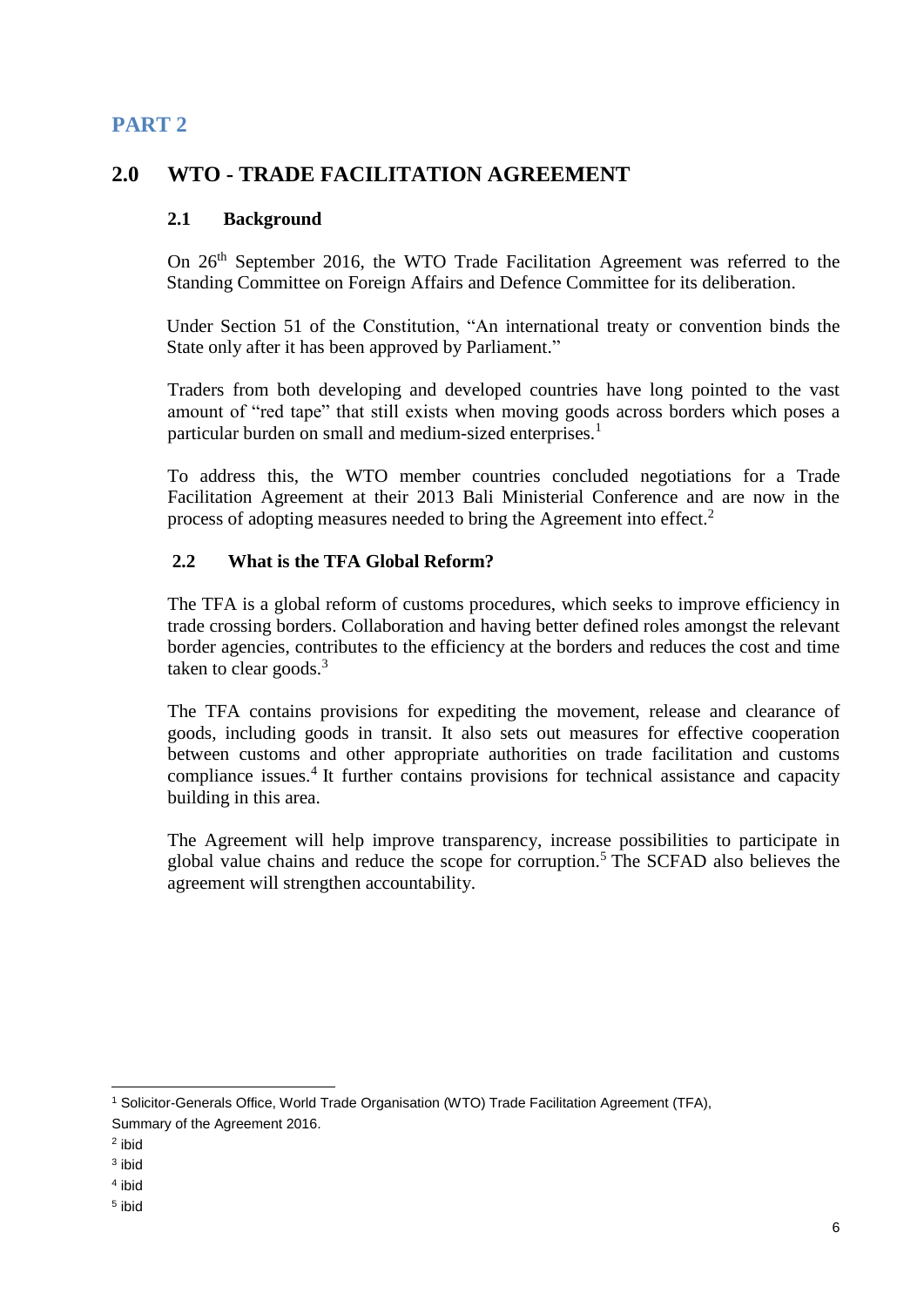## **2.3 What is the Special and Different Treatment (S&DT) Provisions?**

**Section I** of the Trade Facilitation Agreement contains provisions for expediting the movement, release and clearance of goods, including goods in transit. It clarifies and improves the relevant articles (V, VII, and X) of the General Agreements of Tariffs and Trade (GATT) 1994. It also sets out provisions for customs cooperation.<sup>6</sup>

**Section II** of the Trade Facilitation Agreement contains S&DT provisions that developing and Least Developed Country (LDC) Members can use to determine when they will implement individual provisions of the agreement and to identify provisions that they will only be able to implement upon the receipt of technical and financial assistance and support for capacity building.<sup>7</sup>

For provisions designated as Category B and C, the Member must provide dates for implementation of the provisions. $8$ 

#### **2.4 Category A**

Provisions that the Member will implement by the time the Agreement enters into force (or in the case of at least-developed country Members within one year after entry into force $)^9$ .

#### **2.5 Category B**

Provisions that the Member will implement after a transitional period following the entry into force of the Agreement.<sup>10</sup>

#### **2.6 Category C**

Provisions that the Member will implement after a transitional period following the entry into force of the Agreement and requiring the acquisition of assistance and support for capacity building.<sup>11</sup>

**Section III** of the Trade Facilitation Agreement contains provisions that establish a permanent committee on trade facilitation of the WTO, requires Members to have a national committee to facilitate domestic coordination and implementation of the provisions of the agreement. It also sets out final provisions.<sup>12</sup>

The Trade Facilitation Agreement comes into force once two thirds of the WTO Memberships (about 108 Members) ratify the Trade Facilitation Agreement. So far 92 countries have accepted the Protocol of Amendment to insert the Trade Facilitation Agreement into Annex 1A of the WTO Agreement.<sup>13</sup>

To benefit from S&DT, a Member must categorise each provision of the Agreement and notify other WTO Members of these categorisations in accordance with specific timelines outlined in the agreement.<sup>14</sup>

<sup>-</sup>6 ibid

<sup>7</sup> ibid

<sup>8</sup> ibid

<sup>&</sup>lt;sup>9</sup> ibid <sup>10</sup> ibid

<sup>11</sup> ibid

<sup>12</sup> ibid

 $13$  ibid

<sup>14</sup> Ibid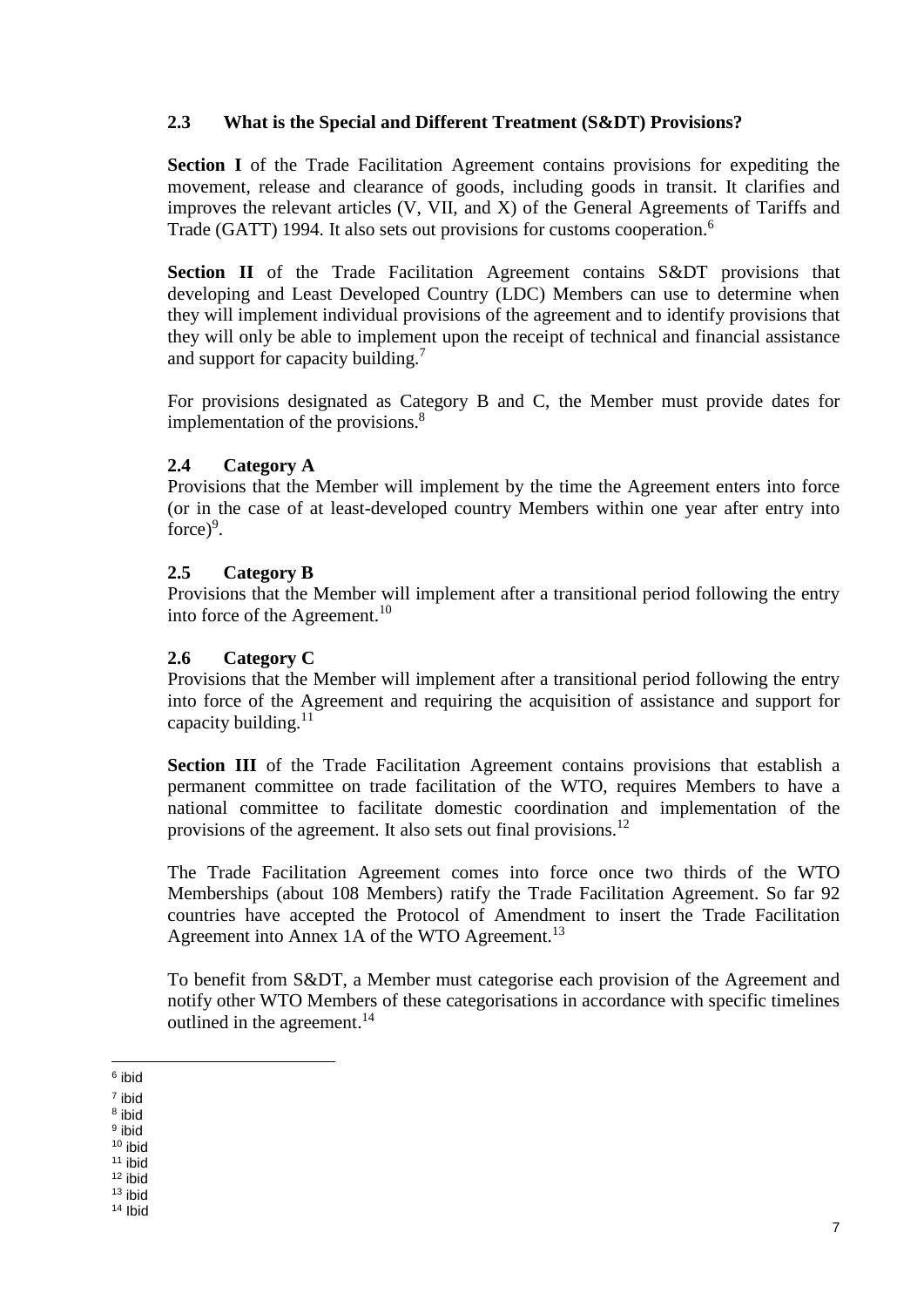## **3 .0 COMMITTEE'S OBSERVATIONS AND AREAS OF CONCERN**

#### **3.1 Requirements for Implementation**

- 3.1.1 The WTO Trade Facilitation Agreement is applicable to all border agencies such as Fiji Revenue and Customs Authority (FRCA), Biosecurity Authority of Fiji (BAF), Fiji Ports Corporation Limited and Ministry of Health & Medical Services (MOHMS), Police Border Control Unit, Air Terminal Service (ATS), Airports Fiji Limited (AFL) and courier services. These border agencies also have a responsibility to consult and create awareness about their reform initiatives and strengthen partnerships with private sector agencies such as freight forwarders.
- 3.1.2 Following the coming into force of the Agreement, all member countries will be required to implement the TFA in accordance with the commitments provided in the 3 categories.<sup>15</sup>
- 3.1.3 Therefore, in Fiji's case all provisions that are in Category A will be implemented immediately. These provisions will not have any new implementation requirements as systems and procedures in place are adequate for implementation.<sup>16</sup>
- 3.1.4 Provisions listed in Category B will require progressive implementation as work on infrastructure development and legislative changes have already begun and will require time to put in place.<sup>17</sup>
- 3.1.5 The implementation of Category C cannot be done without technical and financial resources, therefore the implementation will be done when technical assistance is available from development partners.<sup>18</sup>

## **3.2 Impact of Ratification**

3.2.1 It is prudent to note that in February 2016, the Fijian Government in its World Trade Organisation Trade Policy Review made a commitment towards ratifying the trade facilitation agreement by the end of 2016.<sup>19</sup>

## **3.3 Benefits**

a) The ratification of this treaty is a positive step towards the modernisation programme Fiji isundertaking, but will also contribute to the reduction in time and cost it takes to facilitate the clearance of goods at our borders and ports. 20

8

<sup>-</sup><sup>15</sup> ibid

<sup>16</sup> ibid

<sup>17</sup> ibid

<sup>18</sup> ibid

<sup>19</sup> ibid  $20$  ibid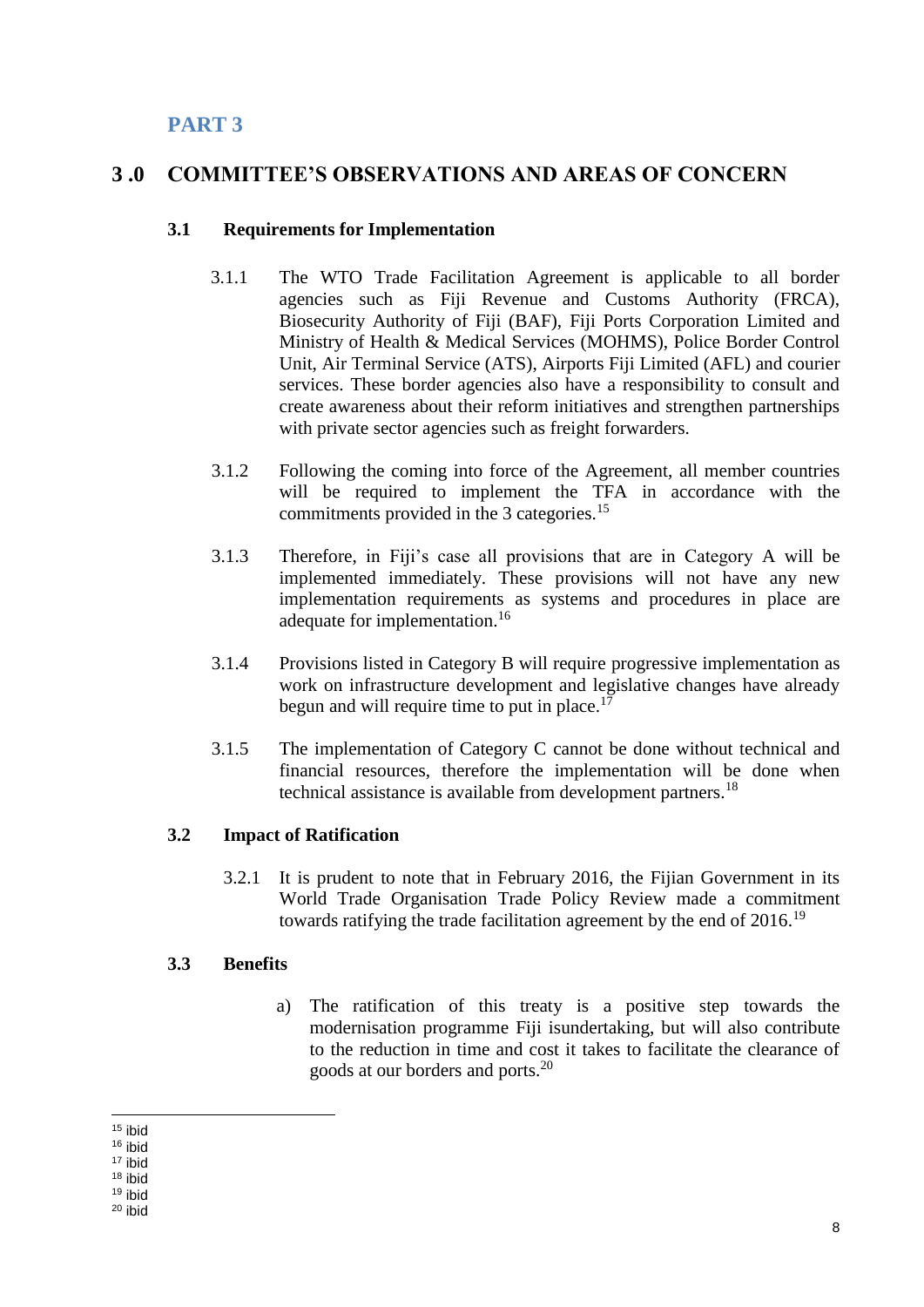- b) Making our systems and processes more efficient and effective to boost revenue collection efforts. 21
- c) Ratifying the TFA will also support Fiji's efforts to ensure effective collaboration and having better defined roles amongst the relevant border agencies. This will contribute to the efficiency at the borders and reduces the costs and times it takes to clear goods.<sup>22</sup>
- d) The TFA contains provisions for technical and capacity building under Category C; therefore, ratifying the WTO Trade Facilitation Agreement will enable Fiji to also access support from its cooperating partners that will contribute to trade facilitation and customs modernisation efforts. 23
- e) This will also accelerate most of the important programs like **"Single Window"** that Fiji is undertaking and other measures needed for effective implementation.
- f) The Consumer Council of Fiji recognizes the reform initiatives that will be brought about by the Agreement. It noted that the strengthening of specific outcomes of the reforms will improve customer service, short turn-around times and reduction in the cost of doing business.
- g) FRCA also highlighted the expected benefits of TFA for Fiji through various global studies:
	- Reduction of trade cost by 14.5%
	- Boosting global trade by US\$1 trillion and creating 21 million new jobs annually.
	- Also 66% of this is estimated to benefit developing countries like Fiji.
- h) BAF stated that the implementation of this treaty will improve customer service delivery.

## **3.4 Stakeholders Observations**

There was a general consensus from the stakeholders to the Government to ratify the protocol.

The Stakeholders include:

- border control agencies FRCA, BAF, MOHMS, ATS, AFL;
- Consumer Council of Fiji and:
- the Ministry of Industry, Trade and Tourism.

<sup>-</sup><sup>21</sup> ibid

<sup>22</sup> ibid

<sup>23</sup> *ibid*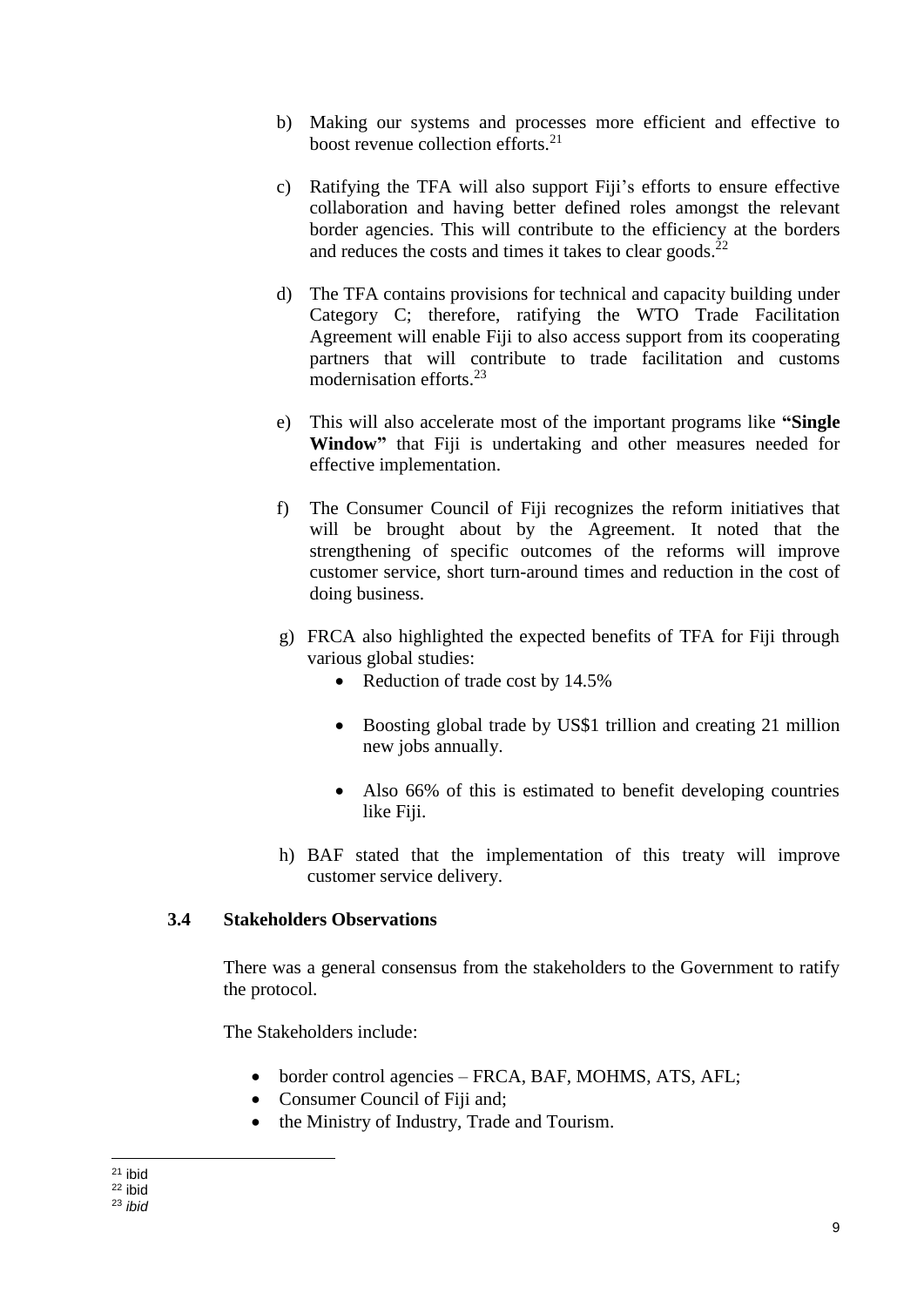## **3.5 Challenges**

## **3.5.1 FRCA**

- Excessive documentation requirements
- Inefficient border crossing procedures
- Transport and transit requirements
- Lack of transparency and predictability
- Lack of cooperation and coordination
- Lack of automated process and use of information technology
- High administrative cost

## **3.5.2 BAF**

 Budgetary, equipment and human resource constraints which limits their capacity to effectively address the risks brought about by harmful plants, fauna, pests and other hazardous materials.

## **3.5.3 Importers**

 According to the importers the inconsistency in BAF policies and practices is a barrier to trade for importers and exporters based in Fiji. They highlighted the need for policy review and the need for consistent application of bio-security procedures, fees and charges by BAF.

## **3.5.4 AFL and ATS**

 Their initiative to procure the necessary x-ray and scanning machines to facilitate the security processes of checking passengers, luggage, baggage and cargo that out-bound and in-bound. These sophisticated expensive machines are a requirement of the International Civil Aviation Organisation (ICAO) that Fiji is a member of.

## **3.5.5 The Fiji Police Border Control Unit (FPBCU)**

• There is a need to modernise its safety and security services at the Nadi International Airport and all ports of entry also the need to officially gazette the Unit to improve their services delivery.

## **3.6 Gender Analysis**

The Parliament of Fiji Standing Orders 110(2) requires standing committees give full consideration the principle of gender equality so as to ensure all matters are considered with regard to the impact and benefit on both men and women equally. The Committee is satisfied that the matters considered in this report, impacts on both women and men equally. The ratification of the WTO-Trade Facilitation Agreement will not have any adverse effect on gender equality.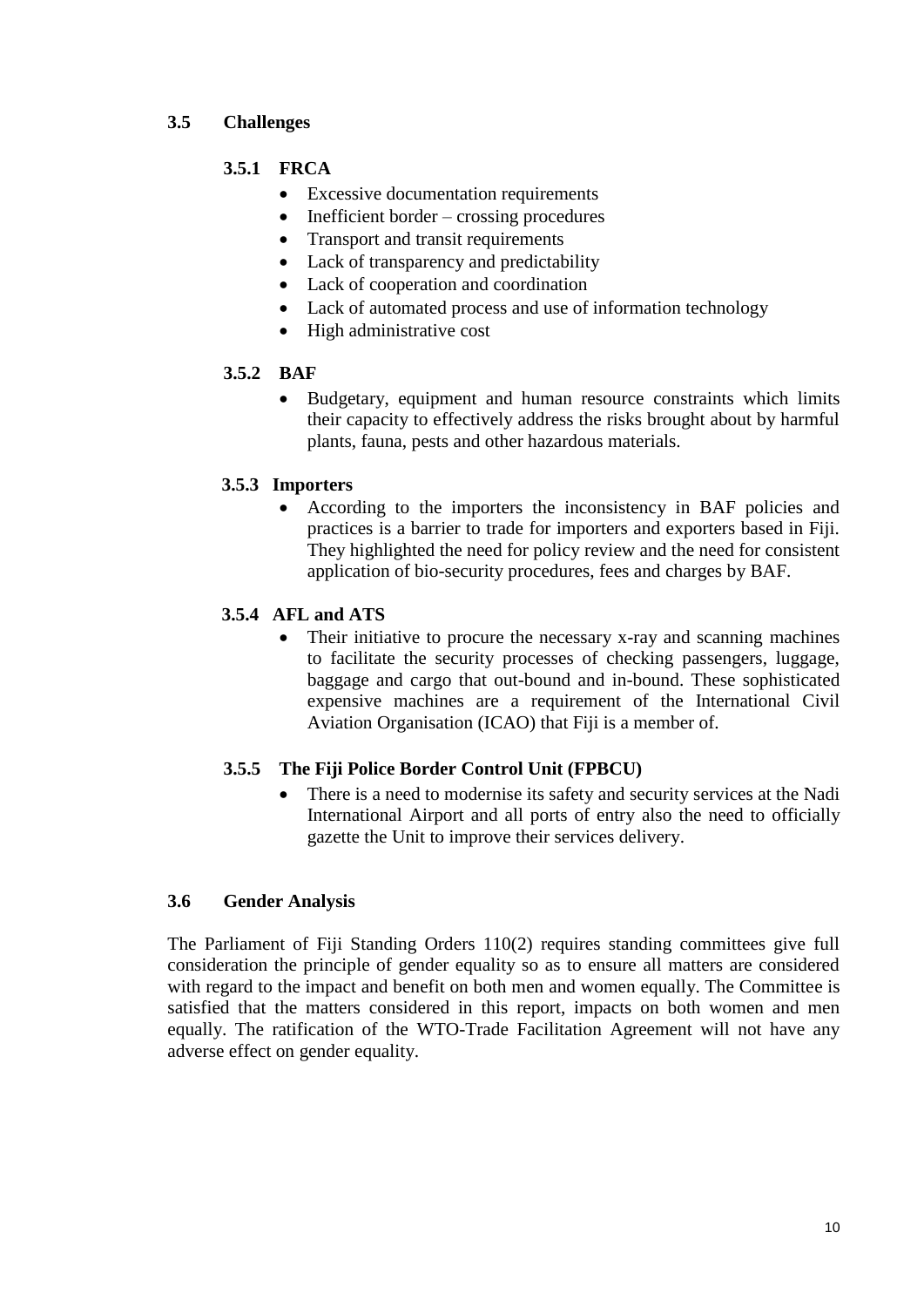## **4.0 CONCLUSION**

The Committee has agreed that Fiji's ratification of the WTO Trade Facilitation Agreement is in the national interest. It also noted the following potential benefits:

- quick turn-around of goods at the border;
- better facilitation of trade and;
- reduced cost of doing business.

The Committee recommends Parliament to expedite ratification of the Treaty.